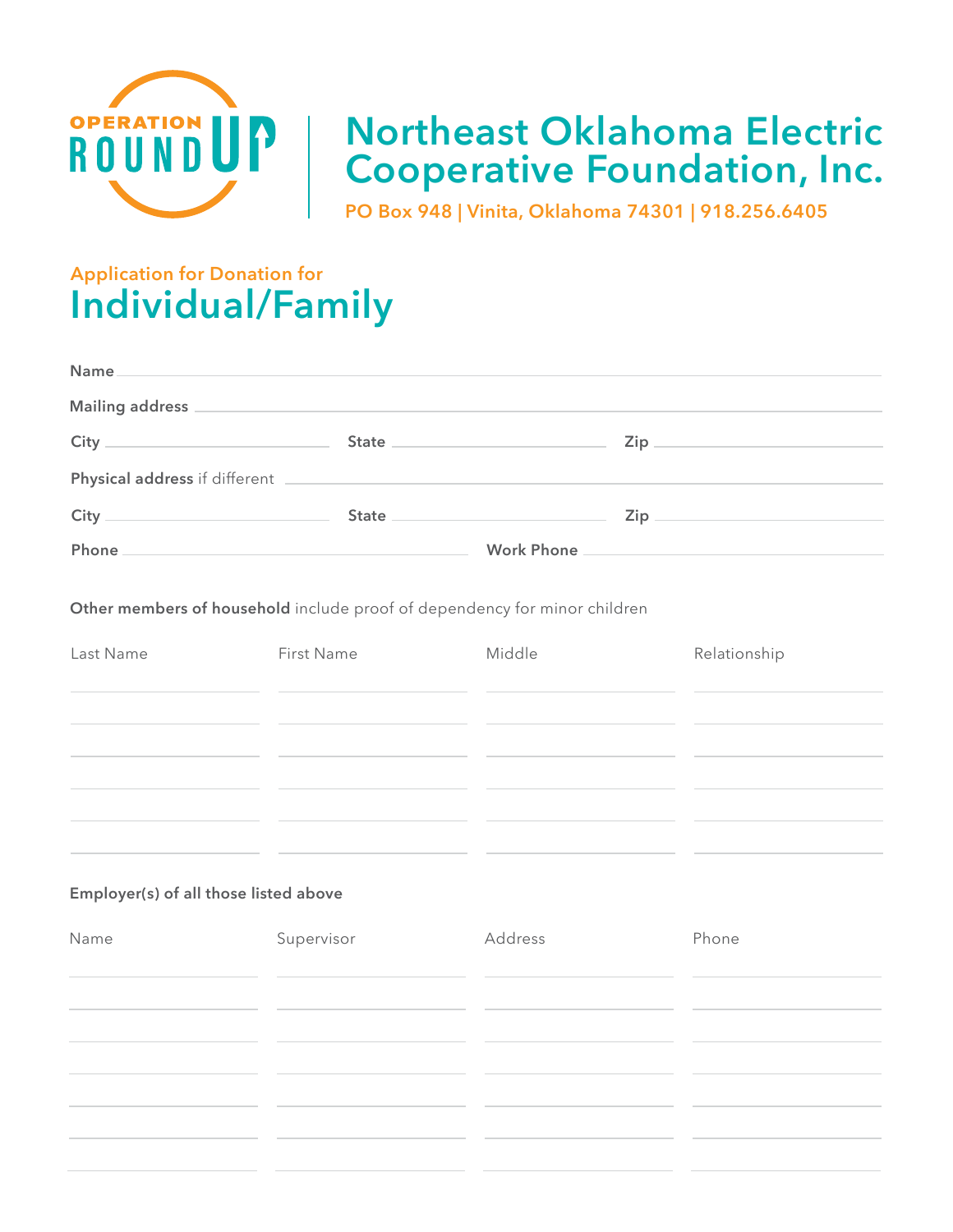**Reason for request for donation. A quote for any item of service must be included with this application.** If request is for a child, please include their age.

|                                                                                                         |  | What will these funds be used for?                                         |
|---------------------------------------------------------------------------------------------------------|--|----------------------------------------------------------------------------|
|                                                                                                         |  |                                                                            |
|                                                                                                         |  |                                                                            |
| Does the individual/family receive any other form of<br>assistance or aid for the above-stated request? |  | $\Box$ YES $\Box$ NO $\cdots$ $\cdots$ $\cdots$ $\cdots$ $\cdots$ $\cdots$ |
| If yes, list source(s), such as insurance, donations, etc.                                              |  |                                                                            |
|                                                                                                         |  |                                                                            |

#### **Assets** cash

| <b>Banking institution</b> | Account number | Amount |
|----------------------------|----------------|--------|
|                            |                |        |
|                            |                |        |
|                            |                |        |

### **Assets** real estate, partially or wholly-owned

| Description | County/location | Market value |
|-------------|-----------------|--------------|
|             |                 |              |
|             |                 |              |
|             |                 |              |

#### **Assets** securities

| Description | Identification number      | Value |
|-------------|----------------------------|-------|
|             |                            |       |
|             |                            |       |
|             |                            |       |
|             | Total assets $\frac{6}{2}$ |       |

**Statement of financial conditions current as of**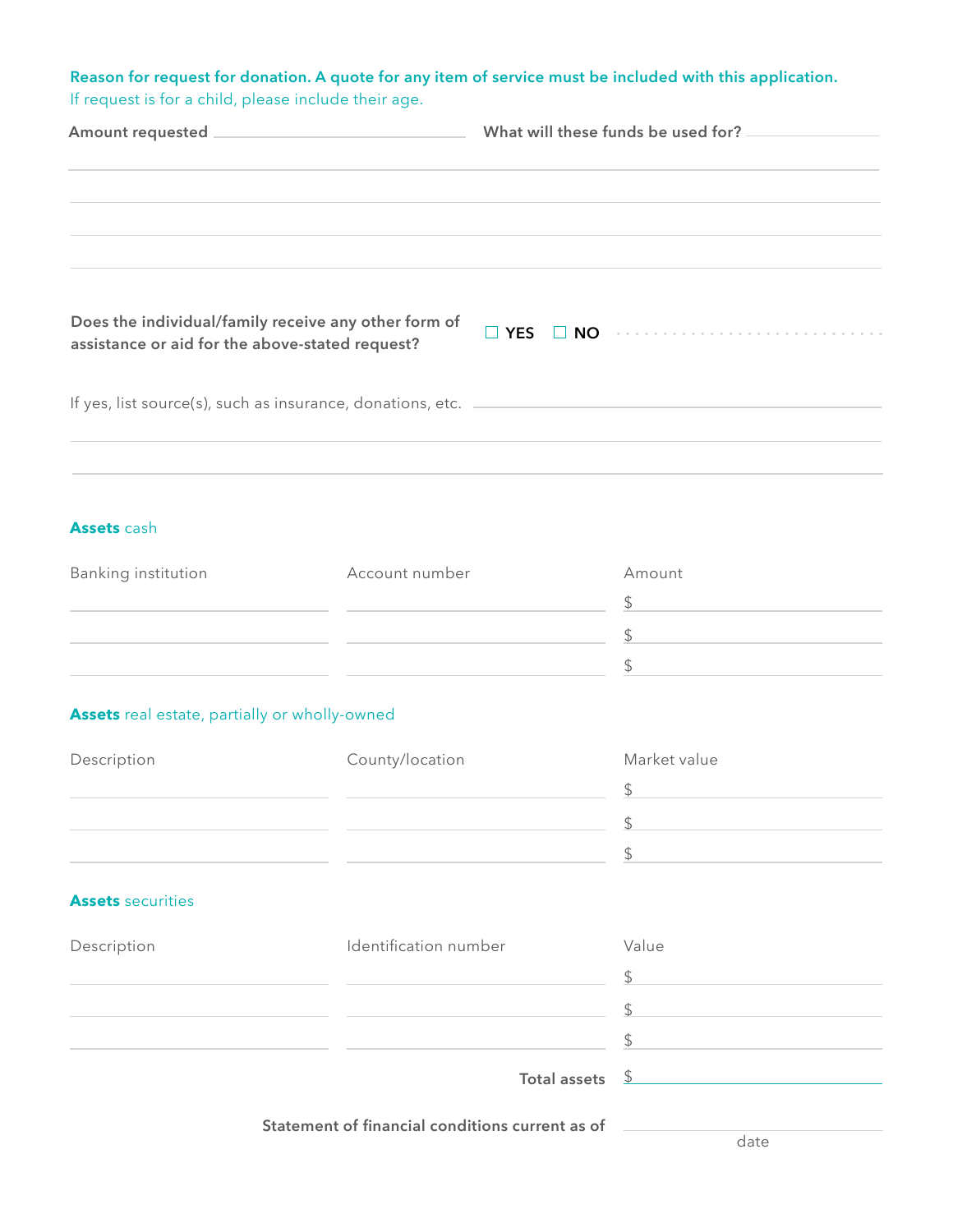# **Liabilities** notes payable

| Lender's name | Lender's address | Amount owed |
|---------------|------------------|-------------|
|               |                  |             |
|               |                  |             |
|               |                  |             |

## **Liabilities** mortgage

| Mortgagor's name | Mortgagor's address | Amount owed |
|------------------|---------------------|-------------|
|                  |                     |             |
|                  |                     |             |
|                  |                     |             |

# **Liabilities** other debt

| Type                            | Amount owed |
|---------------------------------|-------------|
|                                 |             |
|                                 |             |
|                                 |             |
| Total liabilities $\frac{6}{2}$ |             |

### **Monthly expenses**

| Rent                                                                                                            | \$             |
|-----------------------------------------------------------------------------------------------------------------|----------------|
| Own                                                                                                             | \$             |
| Electric                                                                                                        | \$             |
| Gas/water/sewer                                                                                                 | \$             |
| Phone                                                                                                           | \$             |
| Internet/cable                                                                                                  | $\updownarrow$ |
| Car payment                                                                                                     | \$             |
| Fuel                                                                                                            | \$             |
| Medical                                                                                                         | $\frac{1}{2}$  |
| Life                                                                                                            | \$             |
| Auto                                                                                                            | \$             |
|                                                                                                                 | S              |
|                                                                                                                 | \$             |
|                                                                                                                 |                |
| the contract of the contract of the contract of the contract of the contract of the contract of the contract of | ¢              |

Total expenses \$